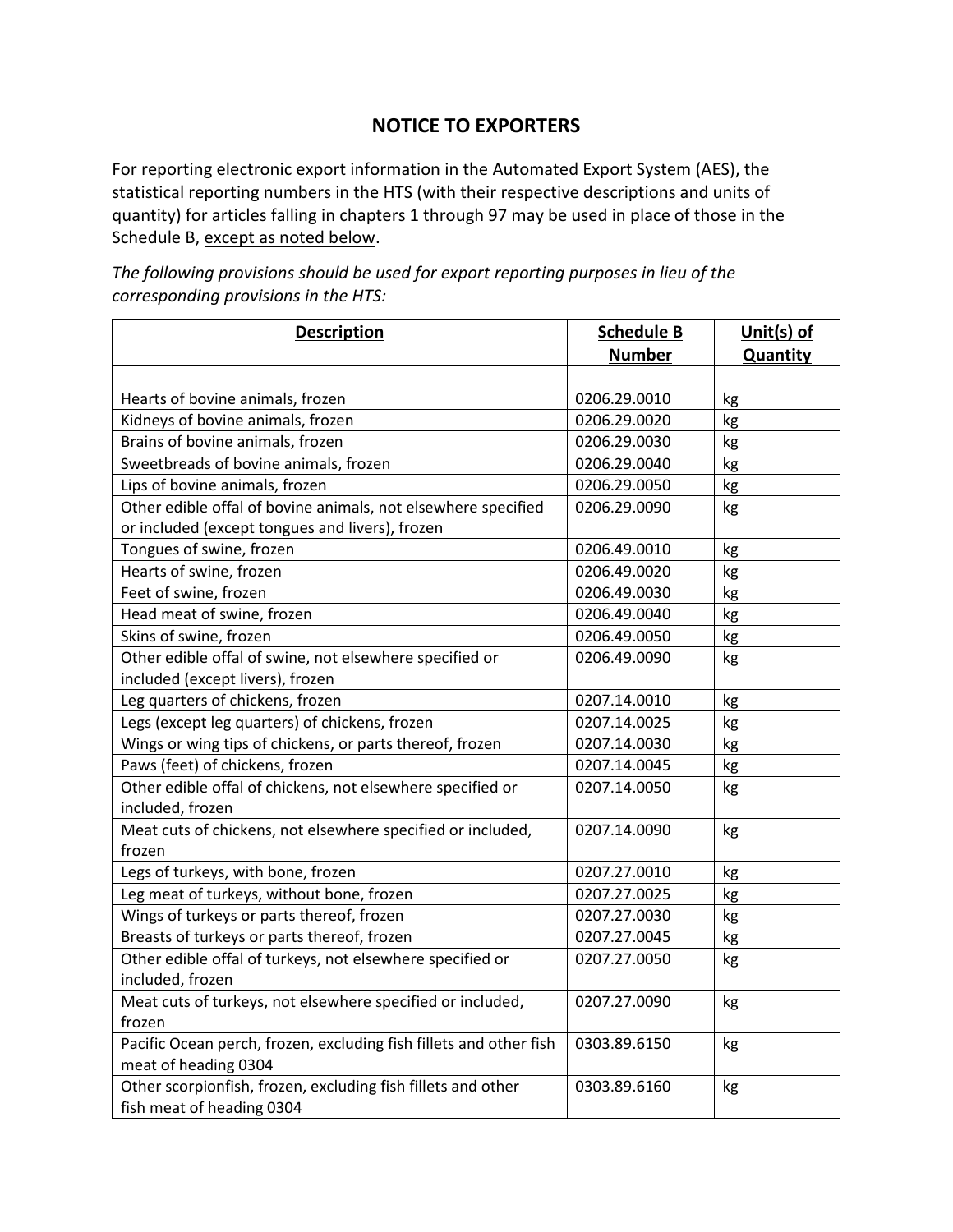| <b>Description</b>                                                 | <b>Schedule B</b> | Unit(s) of      |
|--------------------------------------------------------------------|-------------------|-----------------|
|                                                                    | <b>Number</b>     | <b>Quantity</b> |
| Other fish, not elsewhere specified or included, frozen,           | 0303.89.6197      | kg              |
| excluding fish fillets and other fish meat of heading 0304         |                   |                 |
| Milk and cream, labeled as certified organic, not concentrated     | 0401.20.1000      | liters          |
| nor containing added sugar or other sweetening matter, of a        |                   |                 |
| fat content, by weight, exceeding 1 percent but not exceeding      |                   |                 |
| 6 percent                                                          |                   |                 |
| Milk and cream, not concentrated nor containing added sugar        | 0401.20.5000      | liters          |
| or other sweetening matter, of a fat content, by weight,           |                   |                 |
| exceeding 1 percent but not exceeding 6 percent, not               |                   |                 |
| elsewhere specified or included                                    |                   |                 |
| Comb honey and honey packaged for retail sale                      | 0409.00.0025      | kg              |
| Other natural honey                                                | 0409.00.0055      | kg              |
| Beef tripe, frozen                                                 | 0504.00.0050      | kg              |
| Beef intestines, frozen                                            | 0504.00.0070      | kg              |
| Pork intestines, frozen                                            | 0504.00.0080      | kg              |
| Other guts, bladders and stomachs of animals (other than           | 0504.00.0090      | kg              |
| fish), not elsewhere specified or included, whole and pieces       |                   |                 |
| thereof, fresh, chilled, frozen, salted, in brine, dried or smoked |                   |                 |
| Potatoes, certified organic, fresh or chilled                      | 0701.90.0070      | kg              |
| Potatoes, fresh or chilled, not certified organic                  | 0701.90.0080      | kg              |
| Cherry tomatoes, certified organic, fresh or chilled               | 0702.00.0015      | kg              |
| Roma tomatoes, certified organic, fresh or chilled                 | 0702.00.0025      | kg              |
| Other tomatoes, certified organic, fresh or chilled                | 0702.00.0035      | kg              |
| Cherry tomatoes, fresh or chilled, not certified organic           | 0702.00.0045      | kg              |
| Roma tomatoes, fresh or chilled, not certified organic             | 0702.00.0055      | kg              |
| Other tomatoes, fresh or chilled, not certified organic            | 0702.00.0065      | kg              |
| Onion sets, certified organic, fresh or chilled                    | 0703.10.0010      | kg              |
| Onion sets, fresh or chilled, not certified organic                | 0703.10.0050      | kg              |
| Cauliflower and headed broccoli, certified organic, fresh or       | 0704.10.0010      | kg              |
| chilled                                                            |                   |                 |
| Cauliflower and headed broccoli, fresh or chilled, not certified   | 0704.10.0050      | kg              |
| organic                                                            |                   |                 |
| Cabbage, certified organic, fresh or chilled                       | 0704.90.2010      | kg              |
| Cabbage, fresh or chilled, not certified organic                   | 0704.90.2050      | kg              |
| Other broccoli, certified organic, fresh or chilled                | 0704.90.4025      | kg              |
| Other broccoli, fresh or chilled, not certified organic            | 0704.90.4030      | kg              |
| Head lettuce (cabbage lettuce), certified organic, fresh or        | 0705.11.0010      | kg              |
| chilled                                                            |                   |                 |
| Head lettuce (cabbage lettuce), fresh or chilled, not certified    | 0705.11.0050      | kg              |
| organic                                                            |                   |                 |
| Other lettuce (lactuca sativa), certified organic, packaged fresh  | 0705.19.0020      | kg              |
| salad cut mixes, of a weight not exceeding 1 kg                    |                   |                 |
| Other lettuce (lactuca sativa), certified organic, packaged fresh  | 0705.19.0030      | kg              |
| salad cut mixes, of a weight exceeding 1 kg                        |                   |                 |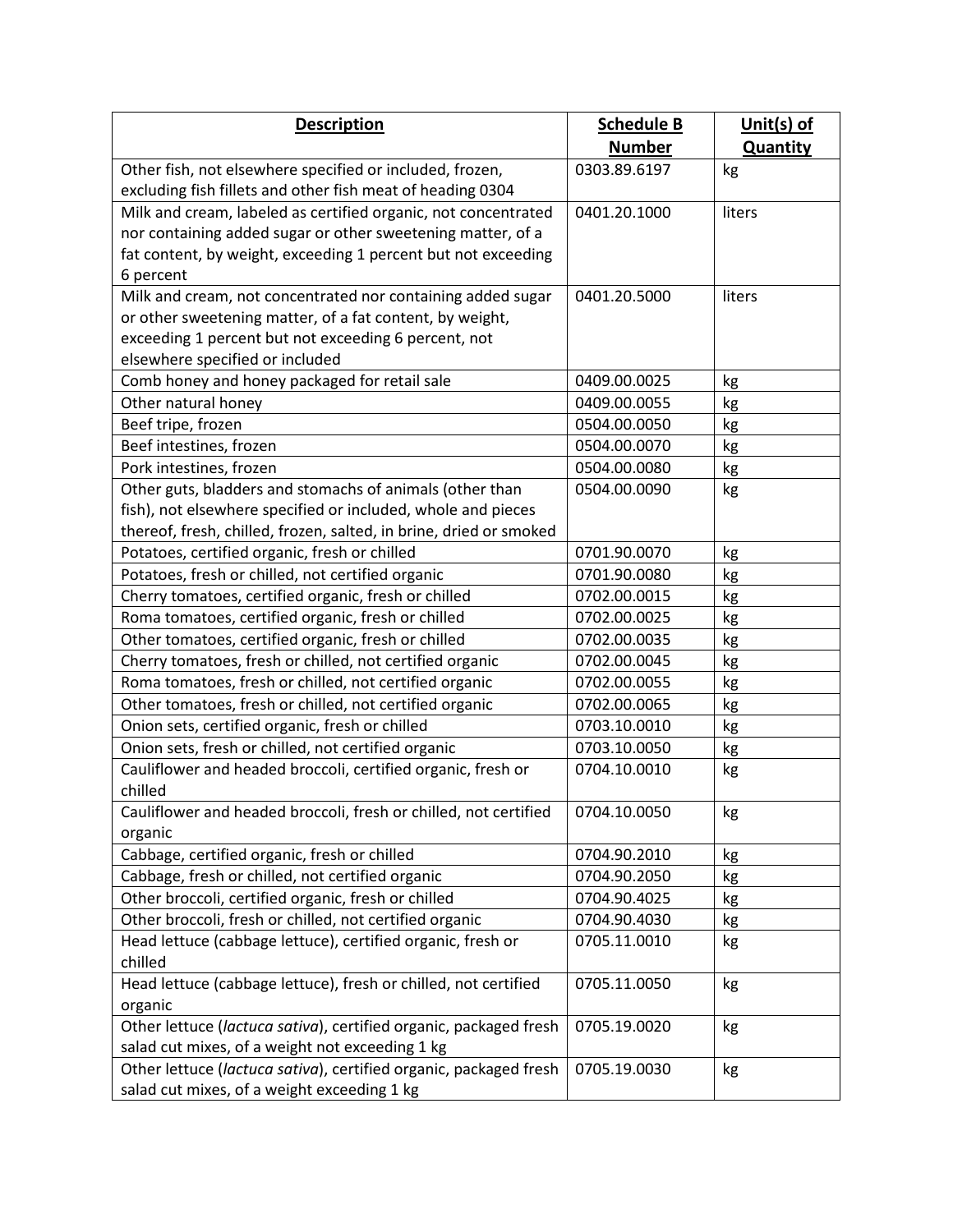| <b>Description</b>                                                   | <b>Schedule B</b> | Unit(s) of      |
|----------------------------------------------------------------------|-------------------|-----------------|
|                                                                      | <b>Number</b>     | <b>Quantity</b> |
| Other lettuce (lactuca sativa), certified organic, fresh or chilled  | 0705.19.0040      | kg              |
| Other lettuce, fresh or chilled, not certified organic               | 0705.19.0050      | kg              |
| Carrots, certified organic, of a length not exceeding 11 cm          | 0706.10.3020      | kg              |
| Other carrots, certified organic, fresh or chilled                   | 0706.10.3030      | kg              |
| Carrots, fresh or chilled, not certified organic                     | 0706.10.3050      | kg              |
| Beets, certified organic                                             | 0706.90.3100      | kg              |
| Beets, not certified organic                                         | 0706.90.3500      | kg              |
| Salsify, celeriac, radishes and similar edible roots, fresh or       | 0706.90.9000      | Kg              |
| chilled                                                              |                   |                 |
| Cucumbers and gherkins, certified organic, fresh or chilled          | 0707.00.0010      | kg              |
| Cucumbers and gherkins, fresh or chilled, not certified organic      | 0707.00.0050      | kg              |
| Peas, certified organic, shelled or unshelled, fresh or chilled      | 0708.10.1000      | kg              |
| Peas, shelled or unshelled, fresh or chilled, not certified          | 0708.10.9000      | kg              |
| organic                                                              |                   |                 |
| Asparagus, certified organic, fresh or chilled                       | 0709.20.2000      | kg              |
| Asparagus, fresh or chilled, not certified organic                   | 0709.20.5000      | kg              |
| Celery except celeriac, certified organic, fresh or chilled          | 0709.40.0010      | kg              |
| Celery except celeriac, fresh or chilled, not certified organic      | 0709.40.0050      | kg              |
| Peppers or pimenta (e.g., allspice), certified organic, fresh or     | 0709.60.0010      | kg              |
| chilled                                                              |                   |                 |
| Peppers or pimenta (e.g., allspice), fresh or chilled, not           | 0709.60.0050      | kg              |
| certified organic                                                    |                   |                 |
| Spinach, certified organic, fresh or chilled                         | 0709.70.0010      | kg              |
| Spinach, fresh or chilled, not certified organic                     | 0709.70.0050      | kg              |
| Pink kidney beans, dried, shelled, whether or not skinned or         | 0713.33.5050      | kg              |
| split, not of a kind used for sowing                                 |                   |                 |
| Other kidney beans (except navy or pea beans, dark and light         | 0713.33.5070      | kg              |
| red kidney beans and pink beans), dried, shelled, whether or         |                   |                 |
| not skinned or split, not of a kind used for sowing                  |                   |                 |
| Cranberry beans, dried, shelled, whether or not skinned or           | 0713.39.5170      | kg              |
| split, not of a kind used for sowing                                 |                   |                 |
| Other beans, not elsewhere specified or included, dried,             | 0713.39.5190      | kg              |
| shelled, whether or not skinned or split, not of a kind used for     |                   |                 |
| sowing                                                               |                   |                 |
| Oranges except temple oranges, certified organic, fresh or<br>dried  | 0805.10.0045      | kg              |
| Oranges except temple oranges, fresh or dried, not certified         | 0805.10.0065      |                 |
|                                                                      |                   | kg              |
| organic<br>Grapefruit and pomelos, certified organic, fresh or dried | 0805.40.0010      |                 |
| Grapefruit and pomelos, fresh or dried, not certified organic        | 0805.40.0050      | kg<br>kg        |
| Limes (citrus aurantifolia, citrus latifolia), certified organic,    | 0805.50.5010      | kg              |
| fresh or dried                                                       |                   |                 |
| Limes (citrus aurantifolia, citrus latifolia), fresh or dried, not   | 0805.50.5090      | kg              |
| certified organic                                                    |                   |                 |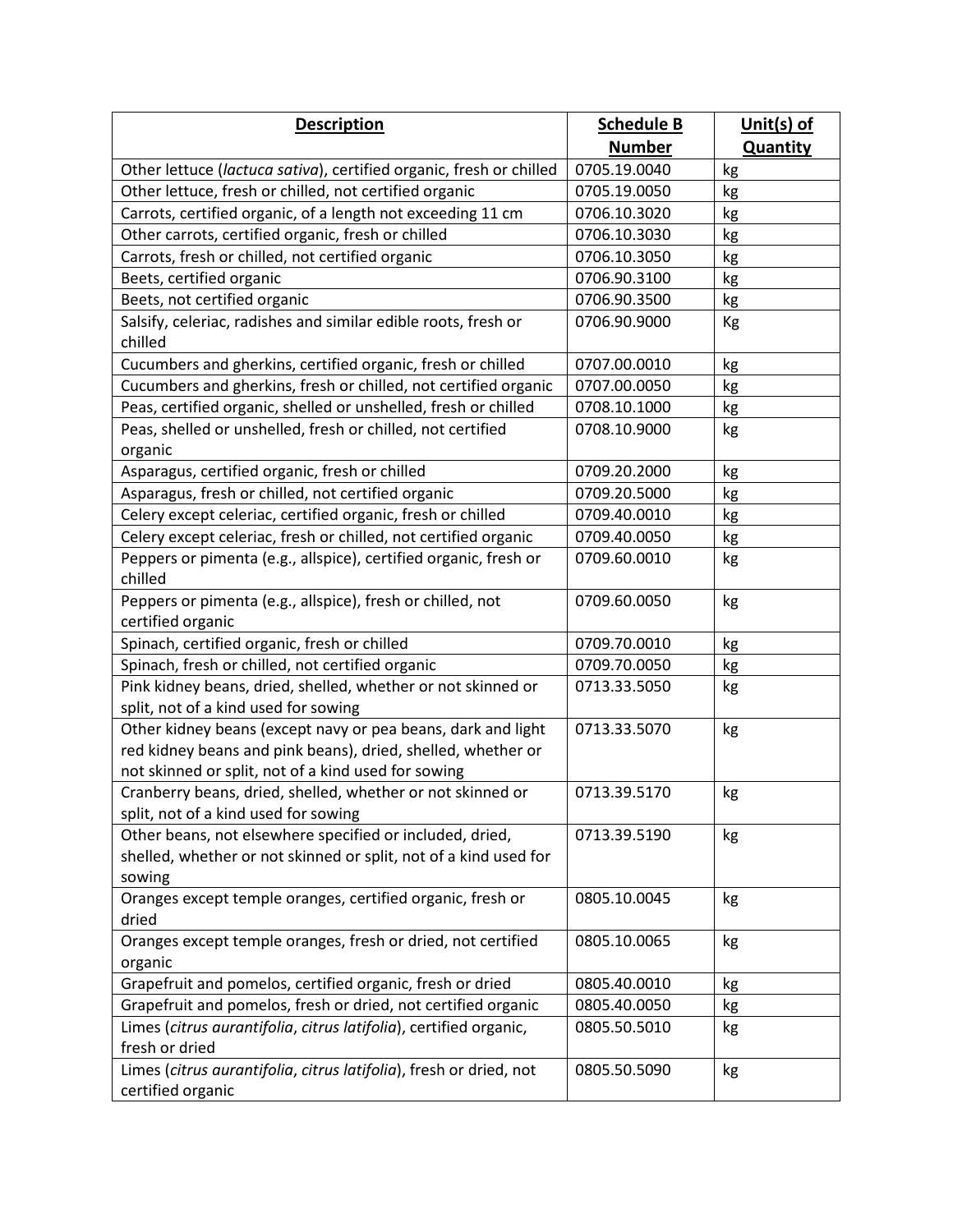| <b>Description</b>                                                           | <b>Schedule B</b> | Unit(s) of      |
|------------------------------------------------------------------------------|-------------------|-----------------|
|                                                                              | <b>Number</b>     | <b>Quantity</b> |
| Grapes, certified organic, fresh                                             | 0806.10.0010      | kg              |
| Grapes, fresh, not certified organic                                         | 0806.10.0050      | kg              |
| Watermelons, certified organic, fresh                                        | 0807.11.1000      | kg              |
| Watermelons, fresh, not certified organic                                    | 0807.11.9000      | kg              |
| Apples, certified organic, fresh                                             | 0808.10.0010      | kg              |
| Apples, fresh, not certified organic                                         | 0808.10.0050      | kg              |
| Cherries other than sour cherries, certified organic, fresh                  | 0809.29.0010      | kg              |
| Cherries other than sour cherries, fresh, not certified organic              | 0809.29.0050      | kg              |
| Peaches, including nectarines, certified organic, fresh                      | 0809.30.1000      | kg              |
| Peaches, including nectarines, fresh, not certified organic                  | 0809.30.9000      | kg              |
| Raspberries, blackberries, mulberries and loganberries,                      | 0810.20.2000      | kg              |
| certified organic, fresh                                                     |                   |                 |
| Raspberries, blackberries, mulberries and loganberries, fresh,               | 0810.20.5000      | kg              |
| not certified organic                                                        |                   |                 |
| Yellow dent corn, U.S. No. 1                                                 | 1005.90.2020      | $\sf t$         |
| Yellow dent corn, U.S. No. 2                                                 | 1005.90.2030      | $\mathsf{t}$    |
| Yellow dent corn, U.S. No. 3                                                 | 1005.90.2035      | t               |
| Yellow dent corn, U.S. No. 4                                                 | 1005.90.2045      | t               |
| Yellow dent corn, other                                                      | 1005.90.2070      | $\mathsf{t}$    |
| White corn                                                                   | 1005.90.4055      | t               |
| Other corn (maize), (except seed, yellow dent, popcorn or                    | 1005.90.4065      | t               |
| white corn)                                                                  |                   |                 |
| Sorghum-Sudan grass seed                                                     | 1209.29.9150      | kg              |
| Other grass seed (except beet, bent grass, Bermuda, birdsfoot                | 1209.29.9175      | kg              |
| trefoil, sorghum-sudan, sudan or wheatgrass)                                 |                   |                 |
| Pansy seeds cultivated principally for their flowers                         | 1209.30.0020      | kg              |
| Seeds of herbaceous plants (except petunia or pansy seeds),                  | 1209.30.0080      | kg              |
| cultivated principally for their flowers                                     |                   |                 |
| Food-grade crude corn (maize) oil                                            | 1515.21.0010      | kg              |
| Corn (maize) oil (except food grade) and its fractions, crude                | 1515.21.0050      | kg              |
| Sausages and similar products, of chicken meat, chicken offal                | 1601.00.0010      | kg              |
| or blood; food preparations based on these products                          |                   |                 |
| Sausages and similar products, of poultry (except chickens),                 | 1601.00.0020      | kg              |
| poultry offal or blood (except offal or blood of chickens); food             |                   |                 |
| preparations based on these products                                         |                   |                 |
| Sausages and similar products of meat (except poultry), meat                 | 1601.00.0090      | kg              |
| products of meat (except poultry), meat offal or blood (except               |                   |                 |
| offal or blood of poultry); food preparations based on these                 |                   |                 |
| products                                                                     |                   |                 |
| Paste of turkey (comminuted meat or mechanically separated                   | 1602.31.0030      | kg              |
| turkey (MST)), prepared or preserved, not elsewhere specified<br>or included |                   |                 |
| Preformed turkey patties or similar products; pre-seasoned,                  | 1602.31.0050      |                 |
| pre-cooked or smoked turkey meat                                             |                   | kg              |
|                                                                              |                   |                 |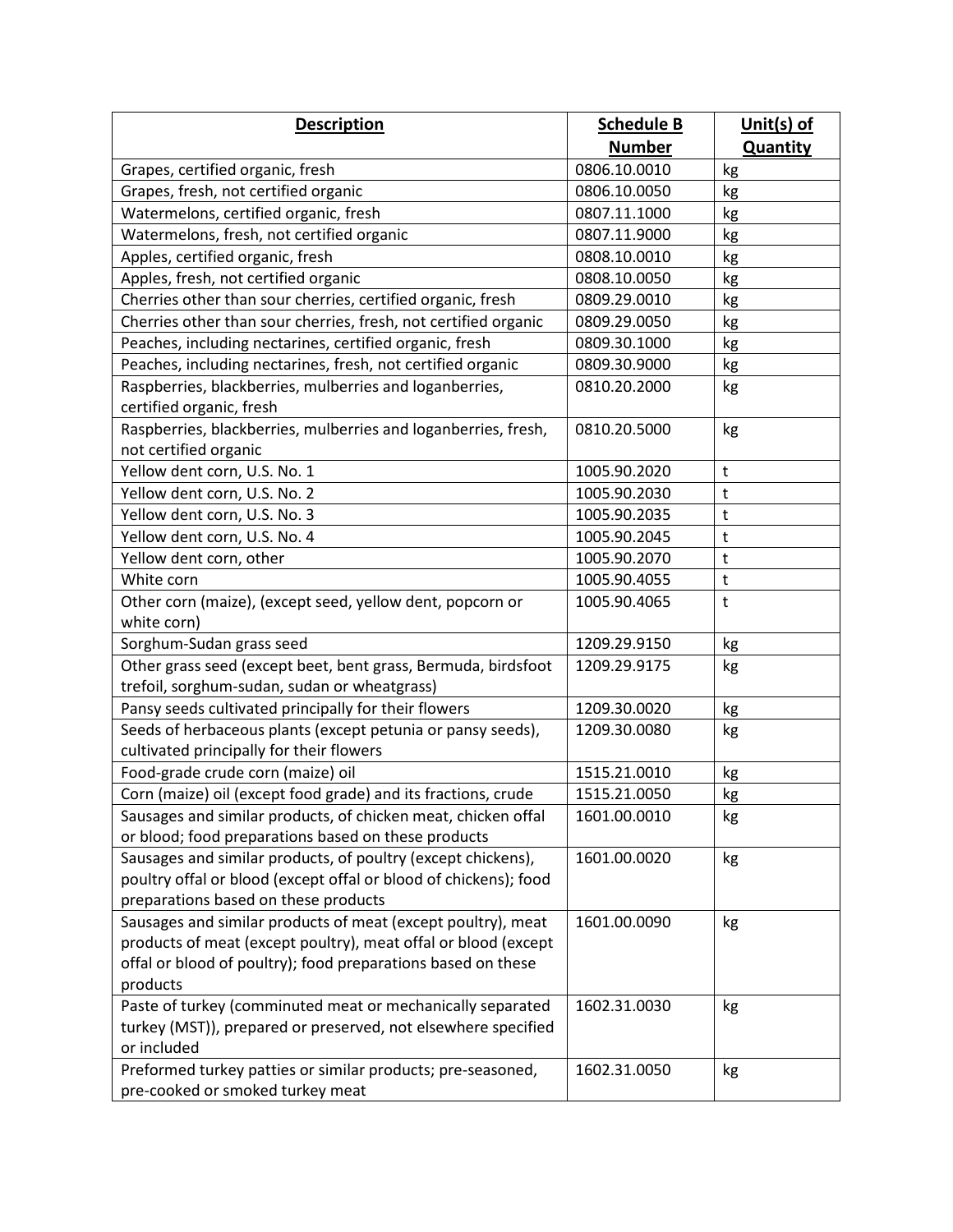| <b>Description</b>                                                                                                         | <b>Schedule B</b> | Unit(s) of      |
|----------------------------------------------------------------------------------------------------------------------------|-------------------|-----------------|
|                                                                                                                            | <b>Number</b>     | <b>Quantity</b> |
| Prepared or preserved meat, offal or blood of turkeys, not                                                                 | 1602.31.0090      | kg              |
| elsewhere specified or included                                                                                            |                   |                 |
| Paste of chicken (comminuted meat or mechanically separated                                                                | 1602.32.0035      | kg              |
| chicken (MSC)), prepared or preserved, not elsewhere<br>specified or included                                              |                   |                 |
| Preformed chicken patties or similar products; pre-seasoned,                                                               | 1602.32.0050      | kg              |
| pre-cooked or smoked chicken meat                                                                                          |                   |                 |
| Prepared or preserved meat, offal or blood of chickens, not                                                                | 1602.32.0090      | kg              |
| elsewhere specified or included                                                                                            |                   |                 |
| Cane or beet sugar and chemically pure sucrose, in solid form,                                                             | 1701.99.2020      | kg              |
| not elsewhere specified or included, refined from imported                                                                 |                   |                 |
| raw sugar and eligible for drawback, packaged for retail sale                                                              |                   |                 |
| Cane or beet sugar and chemically pure sucrose, in solid form,                                                             | 1701.99.2040      | kg              |
| not elsewhere specified or included, refined from imported<br>raw sugar and eligible for drawback, not packaged for retail |                   |                 |
| sale                                                                                                                       |                   |                 |
| Cane or beet sugar and chemically pure sucrose in solid form,                                                              | 1701.99.4000      | kg              |
| not refined from imported raw sugar and eligible for drawback                                                              |                   |                 |
| Mixes and doughs, not containing cocoa powder or containing                                                                | 1901.20.0005      | kg              |
| cocoa powder in a proportion by weight of less than 40                                                                     |                   |                 |
| percent, for the preparation of cookies (sweet biscuits),                                                                  |                   |                 |
| waffles and wafers                                                                                                         |                   |                 |
| Mixes and doughs, not containing cocoa powder or containing                                                                | 1901.20.0015      | kg              |
| cocoa powder in a proportion by weight of less than 40                                                                     |                   |                 |
| percent, for the preparation of pastries, cakes and similar<br>sweet baked products (including gingerbread and the like),  |                   |                 |
| and puddings                                                                                                               |                   |                 |
| Mixes and doughs, not containing cocoa powder or containing                                                                | 1901.20.0025      | kg              |
| cocoa powder in a proportion by weight of less than 40                                                                     |                   |                 |
| percent, for the preparation of bakers' wares of heading 1905,                                                             |                   |                 |
| not elsewhere specified or included                                                                                        |                   |                 |
| Homogenized vegetables, certified organic, prepared or                                                                     | 2005.10.0010      | kg              |
| preserved otherwise than by vinegar or acetic acid, not frozen,                                                            |                   |                 |
| other than products of heading 2006<br>Homogenized vegetables, prepared or preserved otherwise                             | 2005.10.0090      |                 |
| than by vinegar or acetic acid, not frozen, other than products                                                            |                   | kg              |
| of heading 2006, not certified organic                                                                                     |                   |                 |
| Homogenized jams, fruit jellies, marmalades, fruit or nut puree                                                            | 2007.10.0010      | kg              |
| and fruit or nut pastes, obtained by cooking, whether or not                                                               |                   |                 |
| containing added sugar or other sweetening matter, certified                                                               |                   |                 |
| organic                                                                                                                    |                   |                 |
| Homogenized jams, fruit jellies, marmalades, fruit or nut puree                                                            | 2007.10.0090      | kg              |
| and fruit or nut pastes, obtained by cooking, whether or not                                                               |                   |                 |
| containing added sugar or other sweetening matter, not                                                                     |                   |                 |
| certified organic                                                                                                          |                   |                 |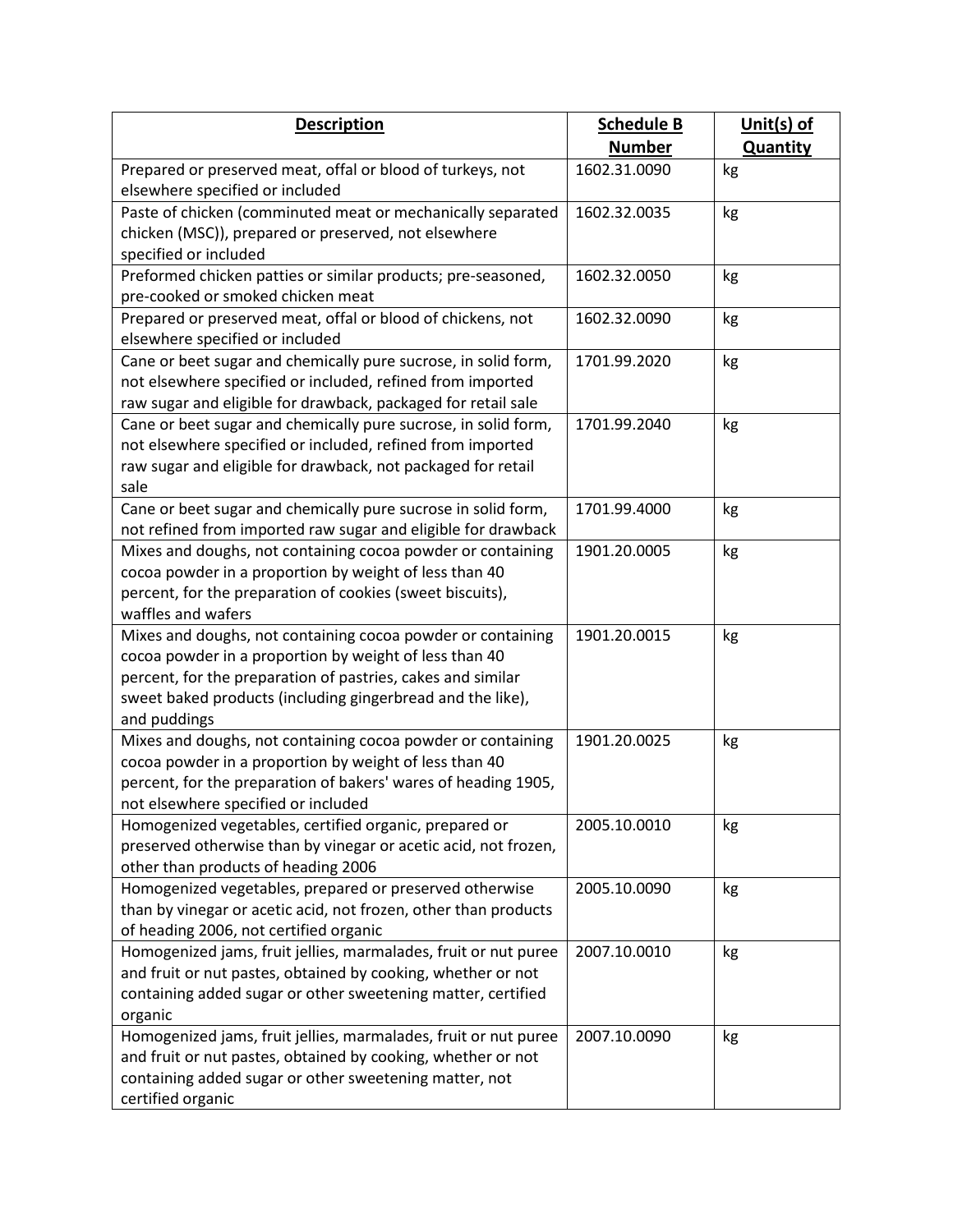| <b>Description</b>                                                                                                                                                                                                                                           | <b>Schedule B</b> | Unit(s) of      |
|--------------------------------------------------------------------------------------------------------------------------------------------------------------------------------------------------------------------------------------------------------------|-------------------|-----------------|
|                                                                                                                                                                                                                                                              | <b>Number</b>     | <b>Quantity</b> |
| Popcorn put up in microwaveable packages                                                                                                                                                                                                                     | 2008.19.9050      | kg              |
| Other nuts or seeds, not elsewhere specified or included,                                                                                                                                                                                                    | 2008.19.9500      | kg              |
| otherwise prepared or preserved                                                                                                                                                                                                                              |                   |                 |
| Tomato sauces except ketchup, certified organic                                                                                                                                                                                                              | 2103.20.4010      | kg              |
| Tomato sauces except ketchup, not certified organic                                                                                                                                                                                                          | 2103.20.4050      | kg              |
| Textured soy protein concentrate                                                                                                                                                                                                                             | 2106.10.1000      | kg              |
| Pea protein concentrate                                                                                                                                                                                                                                      | 2106.10.5000      | kg              |
| Other protein concentrates and textured protein substances                                                                                                                                                                                                   | 2106.10.9000      | kg              |
| Vinegar and substitutes for vinegar obtained from acetic acid,<br>certified organic                                                                                                                                                                          | 2209.00.0010      | liters          |
| Vinegar and substitutes for vinegar obtained from acetic acid,<br>not certified organic                                                                                                                                                                      | 2209.00.0050      | liters          |
| Dark-fired Kentucky and Tennessee tobacco other than<br>cigarette leaf or cigar binder, not stemmed or stripped, not<br>containing wrapper tobacco or not containing over 35 percent<br>wrapper tobacco, not elsewhere specified or included                 | 2401.10.8010      | kg              |
| Virginia fire-cured or sun-cured tobacco other than cigarette<br>leaf or cigar binder, not stemmed or stripped, not containing<br>wrapper tobacco or not containing over 35 percent wrapper<br>tobacco, not elsewhere specified or included                  | 2401.10.8020      | kg              |
| Blackfat tobacco other than cigarette leaf or cigar binder, not<br>stemmed or stripped, not containing wrapper tobacco or not<br>containing over 35 percent wrapper tobacco, not elsewhere<br>specified or included                                          | 2401.10.9530      | kg              |
| Other tobacco, not elsewhere specified or included, not<br>stemmed or stripped, not containing wrapper tobacco or not<br>containing over 35 percent wrapper tobacco                                                                                          | 2401.10.9570      | kg              |
| Connecticut shade tobacco containing over 35 percent<br>wrapper tobacco, partly or wholly stemmed or stripped, not<br>threshed or similarly processed                                                                                                        | 2401.20.2020      | kg              |
| Other tobacco (except Connecticut shade) containing over 35<br>percent wrapper tobacco, partly or wholly stemmed or<br>stripped, not threshed or similarly processed                                                                                         | 2401.20.2040      | kg              |
| Dark-fired Kentucky and Tennessee tobacco other than<br>cigarette leaf or cigar binder, partly or wholly stemmed or<br>stripped, not threshed or similarly processed, not containing<br>wrapper tobacco or not containing over 35 percent wrapper<br>tobacco | 2401.20.5040      | kg              |
| Other tobacco, not elsewhere specified or included, partly or<br>wholly stemmed or stripped, not threshed or similarly<br>processed, not containing wrapper tobacco or not containing<br>over 35 percent wrapper tobacco                                     | 2401.20.5592      | kg              |
| Dark-fired Kentucky and Tennessee tobacco other than<br>cigarette leaf or cigar binder, threshed or similarly processed,<br>partly or wholly stemmed or stripped                                                                                             | 2401.20.8040      | kg              |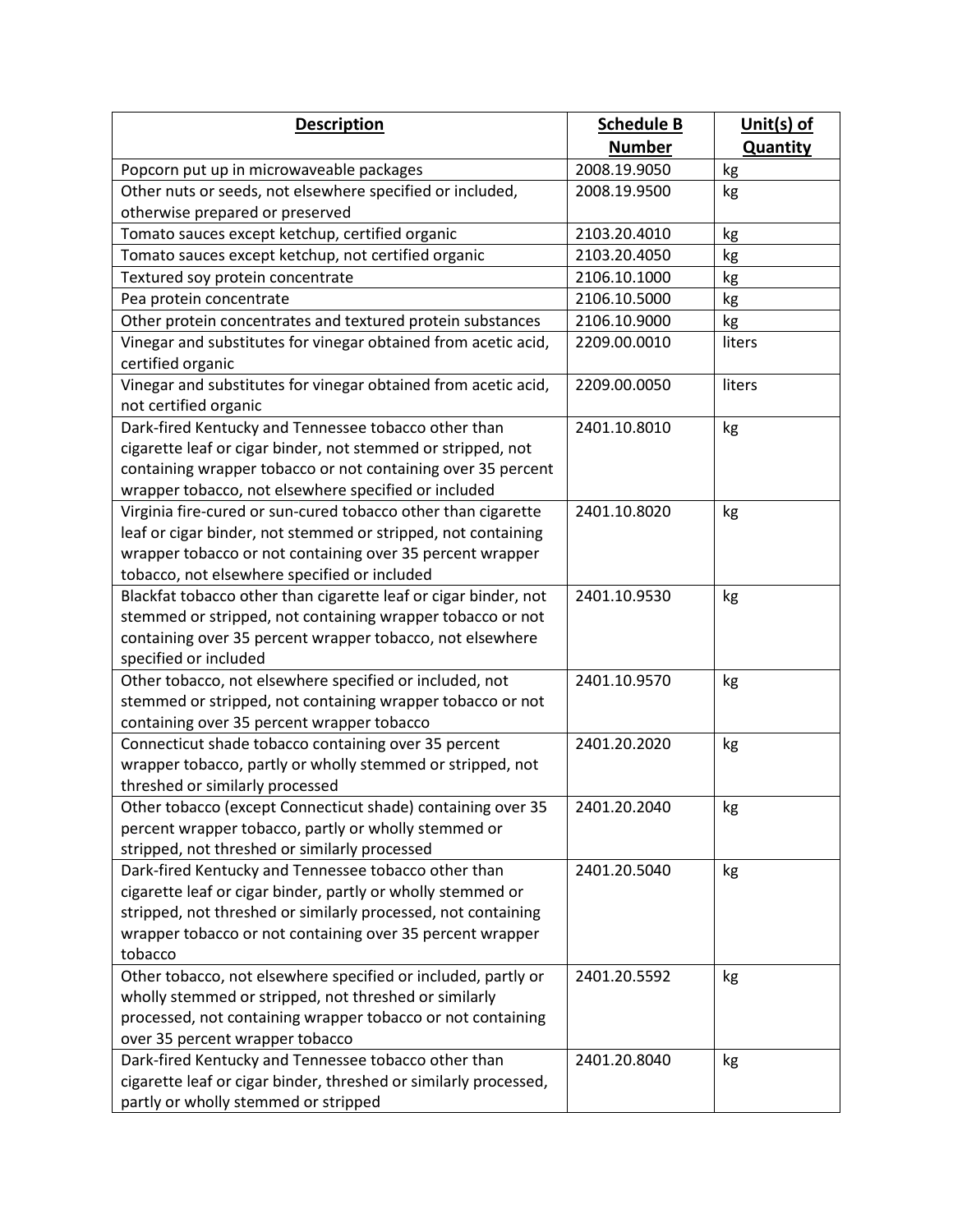| <b>Description</b>                                                                          | <b>Schedule B</b>            | Unit(s) of       |
|---------------------------------------------------------------------------------------------|------------------------------|------------------|
|                                                                                             | <b>Number</b>                | <b>Quantity</b>  |
| Other tobacco, not elsewhere specified or included, threshed                                | 2401.20.8090                 | kg               |
| or similarly processed, partly or wholly stemmed or stripped                                |                              |                  |
| <b>Tobacco stems</b>                                                                        | 2401.30.5000                 | kg               |
| Other tobacco refuse (waste), including trimmings, scraps,                                  | 2401.30.9000                 | kg               |
| cuttings and siftings                                                                       |                              |                  |
| Coke and semicoke of coal, commercially suitable for use as                                 | 2704.00.0010                 | t                |
| fuel                                                                                        |                              |                  |
| Coke and semicoke of coal, not commercially suitable for use                                | 2704.00.0020                 | t                |
| as fuel                                                                                     |                              |                  |
| Petroleum derived alkylate                                                                  | 2710.12.9010                 | <b>Bbl</b>       |
| Other mixtures of hydrocarbons, not elsewhere specified or                                  | 2710.12.9050                 | <b>Bbl</b>       |
| included, which contain by weight not over 50 percent of any<br>single hydrocarbon compound |                              |                  |
| Heavy fuel oils under 25 degrees api having Saybolt viscosity at                            | 2710.19.0621                 | <b>Bbl</b>       |
| 37.8 degrees centigrade of more than 125 seconds, containing                                |                              |                  |
| not more than 1,000 ppm of sulfur                                                           |                              |                  |
| Heavy fuel oils under 25 degrees api having Saybolt viscosity at                            | 2710.19.0624                 | <b>Bbl</b>       |
| 37.8 degrees centigrade of more than 125 seconds, containing                                |                              |                  |
| more than 1,000 ppm of sulfur but not more than 5,000 ppm                                   |                              |                  |
| of sulfur                                                                                   |                              |                  |
| Heavy fuel oils under 25 degrees api having Saybolt viscosity at                            | 2710.19.0626                 | <b>Bbl</b>       |
| 37.8 degrees centigrade of more than 125 seconds, containing                                |                              |                  |
| more than 5,000 ppm of of sulfur but not more than 10,000                                   |                              |                  |
| ppm of sulfur                                                                               |                              |                  |
| Heavy fuel oils under 25 degrees api having Saybolt viscosity at                            | 2710.19.0628                 | <b>Bbl</b>       |
| 37.8 degrees centigrade of more than 125 seconds, containing                                |                              |                  |
| more than 10,000 ppm of sulfur                                                              |                              |                  |
| Fluorides of potassium                                                                      | 2826.19.9010                 | kg               |
| Other fluorides (except those of aluminum, ammonium,                                        | 2826.19.9080                 | kg               |
| sodium or potassium)                                                                        |                              |                  |
| Ethane, saturated<br>Normal butane (n-butane), saturated                                    | 2901.10.1010<br>2901.10.1020 | $k\underline{g}$ |
| Isobutane (2-methylpropane), saturated                                                      | 2901.10.1030                 | kg               |
| Xylenols and their salts                                                                    | 2907.19.7000                 | kg<br>kg         |
| Other monophenols and their salts, not elsewhere specified or                               | 2907.19.9000                 | kg               |
| included                                                                                    |                              |                  |
| Cyclic aldehydes without other oxygen function, odiferous or                                | 2912.29.0020                 | kg               |
| flavoring compounds                                                                         |                              |                  |
| Other cyclic aldehydes without other oxygen function, not                                   | 2912.29.0090                 | kg               |
| odiferous or flavoring compounds                                                            |                              |                  |
| Diethylamine and its salts                                                                  | 2921.19.1110                 | kg               |
| Mono- and triethylamines and their salts; mono-, di- and tri-                               | 2921.19.1150                 | kg               |
| (propyl- and butyl-)monoamines and their salts                                              |                              |                  |
| Butaperazone maleate, chlorpromazine, etymemazine                                           | 2934.30.1000                 | kg               |
| chlorhydrate, fluphenazine decanoate, fluphenazine                                          |                              |                  |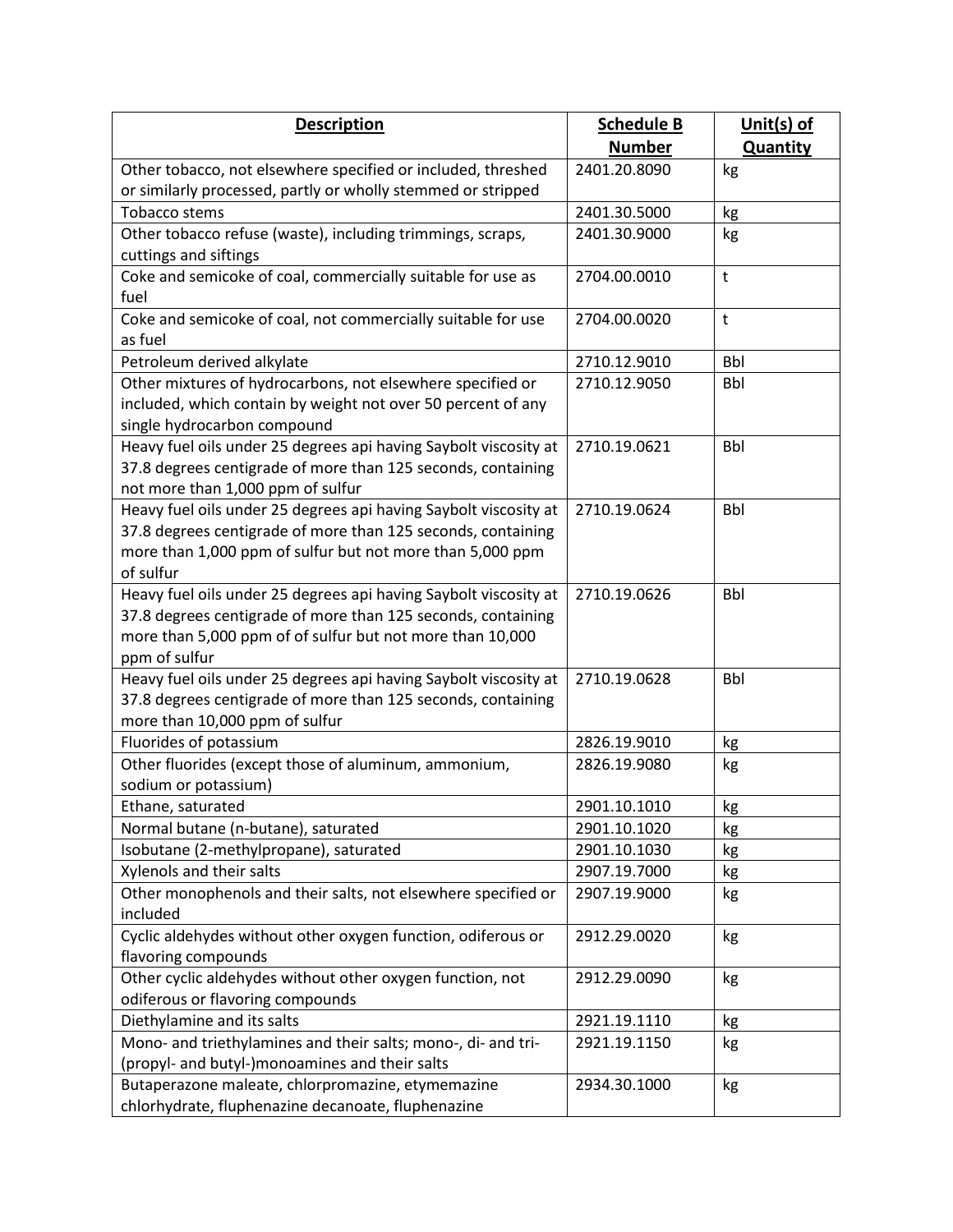| <b>Description</b>                                                                                                     | <b>Schedule B</b> | Unit(s) of      |
|------------------------------------------------------------------------------------------------------------------------|-------------------|-----------------|
|                                                                                                                        | <b>Number</b>     | <b>Quantity</b> |
| enanthate, mesoridazine besylate, piperacetazine,                                                                      |                   |                 |
| prochlorperazine maleate, promazine hydrochloride,                                                                     |                   |                 |
| promethazine hydrochloride, 2-(trifluoromethyl)phenothiazine                                                           |                   |                 |
| and trifluoroperazine hydrochloride                                                                                    |                   |                 |
| Other compounds, not elsewhere specified or included,                                                                  | 2934.30.5050      | kg              |
| containing in the structure a phenothyazine ring-system                                                                |                   |                 |
| (whether or not hydrogenated), not further fused, other than                                                           |                   |                 |
| drugs                                                                                                                  |                   |                 |
| Printing ink, black, news                                                                                              | 3215.11.0010      | kg              |
| Printing ink, black, flexographic                                                                                      | 3215.11.0020      | kg              |
| Printing ink, black, gravure                                                                                           | 3215.11.0030      | kg              |
| Printing ink, black, letterpress                                                                                       | 3215.11.0040      | kg              |
| Printing ink, black, offset lithographic                                                                               | 3215.11.0050      | kg              |
| Printing ink, black, not elsewhere specified or included                                                               | 3215.11.0060      | kg              |
| Printing ink, other than black, news                                                                                   | 3215.11.0060      | kg              |
| Printing ink, other than black, news                                                                                   | 3215.19.0010      | kg              |
| Printing ink, other than black, flexographic                                                                           | 3215.19.0020      | kg              |
| Printing ink, other than black, gravure                                                                                | 3215.19.0030      | kg              |
| Printing ink, other than black, letterpress                                                                            | 3215.19.0040      | kg              |
| Printing ink, other than black, offset lithographic                                                                    | 3215.19.0050      | kg              |
| Printing ink, other than black, not elsewhere specified or                                                             | 3215.19.0060      | kg              |
| included                                                                                                               |                   |                 |
| Textured soy protein isolate                                                                                           | 3504.00.1010      | kg              |
| Other soy protein isolate                                                                                              | 3504.00.1020      | kg              |
| Wheat protein isolate                                                                                                  | 3504.00.1030      | kg              |
| Pea protein isolate                                                                                                    | 3504.00.1040      | kg              |
| Other protein isolates                                                                                                 | 3504.10.1090      | kg              |
| Linear low density polyethylene resins having a specific gravity                                                       | 3901.10.0010      | kg              |
| of less than 0.94                                                                                                      |                   |                 |
| Low density polyethylene resins having a specific gravity of                                                           | 3901.10.0020      | kg              |
| less than 0.94                                                                                                         |                   |                 |
| Medium density polyethylene resins having a specific gravity                                                           | 3901.10.0030      | kg              |
| of less than 0.94                                                                                                      |                   |                 |
| Yellow poplar (Liriodendron tulipifera) wood, in the rough, not                                                        | 4403.97.0075      | m <sup>3</sup>  |
| treated                                                                                                                |                   | m <sup>3</sup>  |
| Other poplar (except yellow poplar), aspen or cottonwood, in                                                           | 4403.97.0077      |                 |
| the rough, not treated, not elsewhere specified or included<br>Cotton having staple length under 25.4 mm (1 inch), not | 5201.00.1025      | kg              |
| carded or combed                                                                                                       |                   |                 |
| Cotton having staple length 25.4 mm (1 inch) or more but                                                               | 5201.00.1090      | kg              |
| under 28.575 mm (1 1/8 inch), not carded or combed                                                                     |                   |                 |
| American Pima cotton having a staple length of 28.575 mm (1-                                                           | 5201.00.2030      | kg              |
| 1/8 inches) or more, not carded or combed                                                                              |                   |                 |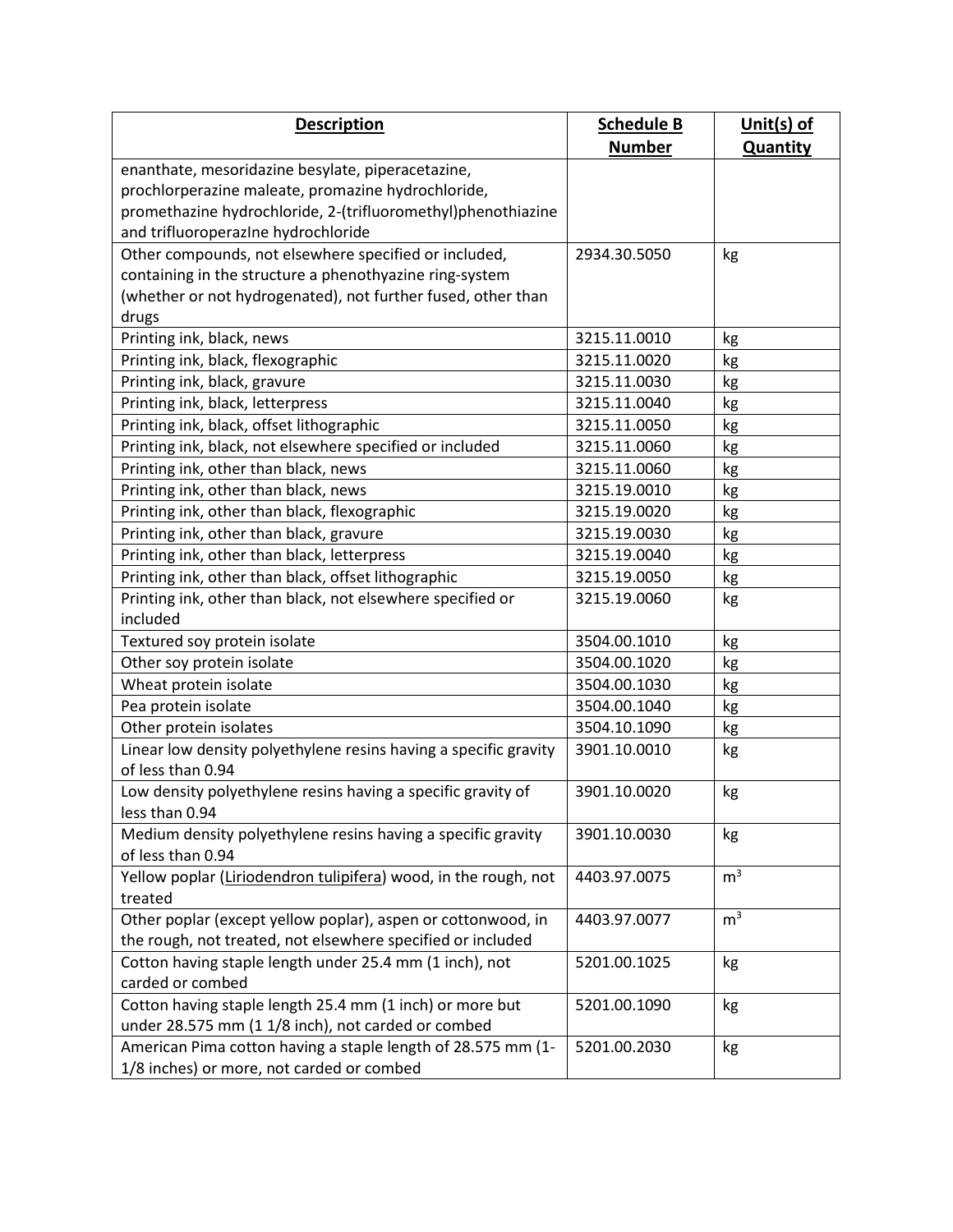| <b>Description</b>                                                          | <b>Schedule B</b> | Unit(s) of      |
|-----------------------------------------------------------------------------|-------------------|-----------------|
|                                                                             | <b>Number</b>     | <b>Quantity</b> |
| Other cotton (except American Pima) having a staple length of               | 5201.00.9000      | kg              |
| 28.575 mm (1-1/8 inches) or more, not carded or combed                      |                   |                 |
| Flat-rolled products of high-strength steel containing by                   | 7211.23.5000      | kg              |
| weight less than 0.25 percent of carbon, not further worked                 |                   |                 |
| than cold-rolled (cold-reduced), of a width of less than 600                |                   |                 |
| mm (23.6 inches), not clad plated or coated                                 |                   |                 |
| Other flat-rolled products of iron or nonalloy steel (except                | 7211.23.9000      | kg              |
| high-strength steel) containing by weight less than 0.25                    |                   |                 |
| percent of carbon, not further worked than cold-rolled (cold-               |                   |                 |
| reduced), of a width of less than 600 mm (23.6 inches), not                 |                   |                 |
| clad plated or coated                                                       |                   |                 |
| Copper mattes (copper content)                                              | 7401.00.0010      | Cu kg           |
| Cement copper (precipitated copper)                                         | 7401.00.0050      | kg              |
| No. 1 copper scrap, bare bright wire, unalloyed                             | 7404.00.0010      | kg              |
| Other No. 1 copper scrap (except bare bright wire), unalloyed               | 7404.00.0015      | kg              |
| No. 2 copper scrap, unalloyed                                               | 7404.00.0025      | kg              |
| Other copper scrap (except No. 1 or No. 2), unalloyed                       | 7404.00.0030      | kg              |
| Red and semi-red brass scrap containing more than 0.3                       | 7404.00.0041      | kg              |
| percent lead, segregated                                                    |                   |                 |
| Other red and semi-red brass scrap, segregated                              | 7404.00.0046      | kg              |
| Yellow brass clippings, turnings and rod ends containing more               | 7404.00.0051      | kg              |
| than 0.3 percent lead, segregated                                           |                   |                 |
| Other yellow brass clippings, turnings and rod ends,                        | 7404.00.0056      | kg              |
| segregated                                                                  |                   |                 |
| Other yellow brass scrap, containing more than 0.3 percent                  | 7404.00.0061      | kg              |
| lead, segregated                                                            |                   |                 |
| Other yellow brass scrap, not elsewhere specified or included,              | 7404.00.0066      | kg              |
| segregated                                                                  |                   |                 |
| Other segregated copper alloy scrap, not elsewhere specified                | 7404.00.0075      | kg              |
| or included                                                                 |                   |                 |
| Unsegregated copper and copper alloy scrap, mixed solids and   7404.00.0085 |                   | kg              |
| turnings free of insulated wire and grindings                               |                   |                 |
| Other unsegregated copper waste and scrap                                   | 7404.00.0095      | kg              |
| Turbojet aircraft turbines, of a thrust not exceeding 25 kN, for            | 8411.11.4010      | No.             |
| use in civil aircraft                                                       |                   |                 |
| Turbojet aircraft turbines, of a thrust not exceeding 25 kN, not            | 8411.11.4050      | No.             |
| for use in civil aircraft                                                   |                   |                 |
| Turbojet aircraft turbines, of a thrust exceeding 25 kN, for use            | 8411.12.4010      | No.             |
| in civil aircraft                                                           |                   |                 |
| Turbojet aircraft turbines, of a thrust exceeding 25 kN, not for            | 8411.12.4050      | No.             |
| use in civil aircraft                                                       |                   |                 |
| Turbopropeller aircraft turbines, of a power not exceeding                  | 8411.21.4010      | No.             |
| 1,100 kW, for use in civil aircraft                                         |                   |                 |
| Turbopropeller aircraft turbines, of a power not exceeding                  | 8411.21.4050      | No.             |
| 1,100 kW, not for use in civil aircraft                                     |                   |                 |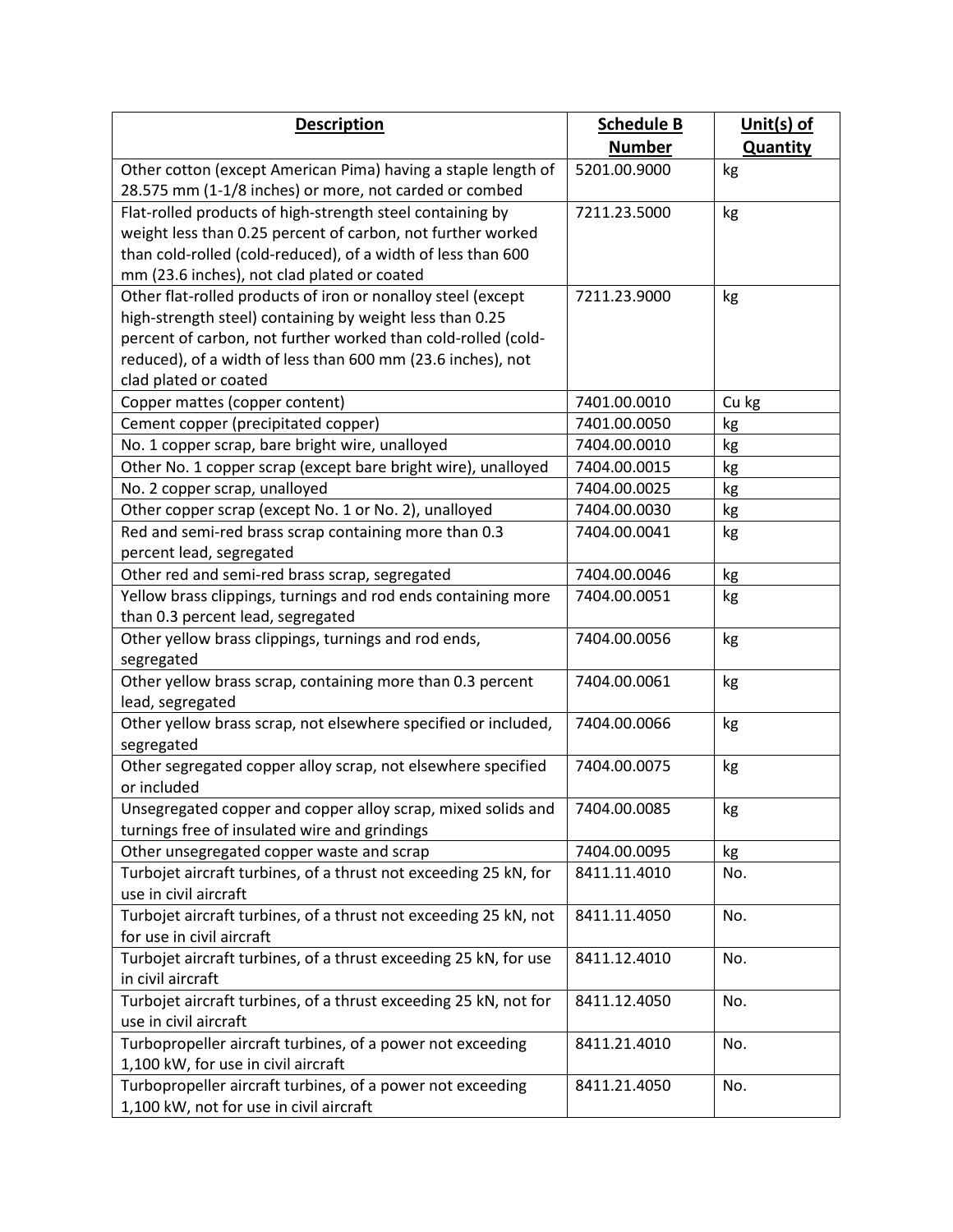| <b>Description</b>                                                          | <b>Schedule B</b> | Unit(s) of      |
|-----------------------------------------------------------------------------|-------------------|-----------------|
|                                                                             | <b>Number</b>     | <b>Quantity</b> |
| Turbopropeller aircraft turbines, of a power exceeding 1,100                | 8411.22.4010      | No.             |
| kW, for use in civil aircraft                                               |                   |                 |
| Turbopropeller aircraft turbines, of a power exceeding 1,100                | 8411.22.4050      | No.             |
| kW, not for use in civil aircraft                                           |                   |                 |
| Gas aircraft turbines, of a power not exceeding 5,000 kW, for               | 8411.81.4010      | No.             |
| use in civil aircraft                                                       |                   |                 |
| Gas aircraft turbines, of a power not exceeding 5,000 kW, not               | 8411.81.4050      | No.             |
| for use in civil aircraft                                                   |                   |                 |
| Gas aircraft turbines, of a power exceeding 5,000 kW, for use               | 8411.82.4010      | No.             |
| in civil aircraft                                                           |                   |                 |
| Gas aircraft turbines, of a power exceeding 5,000 kW, not for               | 8411.82.4050      | No.             |
| use in civil aircraft                                                       |                   |                 |
| Parts of turbojet or turbopropeller aircraft turbines for use in            | 8411.91.7010      | No.             |
| civil aircraft                                                              |                   |                 |
| Parts of turbojet or turbopropeller aircraft turbines, not for              | 8411.91.7050      | No.             |
| use in civil aircraft                                                       |                   |                 |
| Parts of other aircraft gas turbines for use in civil aircraft              | 8411.99.7010      | No.             |
| Parts of other aircraft gas turbines, not for use in civil aircraft         | 8411.99.7050      | No.             |
| Digital weight indicators                                                   | 8423.90.0040      | No.             |
| Weighing machine weights or other parts of weighing                         | 8423.90.0080      | kg              |
| machinery (except digital weight indicators)                                |                   |                 |
| Generating sets powered by gas turbines, not elsewhere                      | 8502.39.0010      | No.             |
| specified or included                                                       |                   |                 |
| Generating sets, not powered by gas turbines, not elsewhere                 | 8502.39.0090      | No.             |
| specified or included                                                       |                   |                 |
| 6-volt lead acid storage batteries, not elsewhere specified or              | 8507.20.0030      | No., kg         |
| included                                                                    |                   |                 |
| 12-volt lead acid storage batteries, not elsewhere specified or<br>included | 8507.20.0040      | No., kg         |
|                                                                             | 8507.20.0060      |                 |
| 36-volt lead acid storage batteries, not elsewhere specified or<br>included |                   | No., kg         |
| Other lead acid storage batteries, not elsewhere specified or               | 8507.20.0090      | No., kg         |
| included                                                                    |                   |                 |
| Apparatus for the reception of television signals relayed by                | 8525.50.2010      | No.             |
| television satellite                                                        |                   |                 |
| Other television transmission apparatus                                     | 8525.50.2050      | No.             |
| Transmitters for use in civil aircraft                                      | 8525.50.6010      | No.             |
| Transmitters, not for use in civil aircraft                                 | 8525.50.6050      | No.             |
| Transmission apparatus (except television and transmitters)                 | 8525.50.8020      | No.             |
| for use in civil aircraft                                                   |                   |                 |
| Transmission apparatus (except television and transmitters),                | 8525.50.8040      | No.             |
| not for use in civil aircraft                                               |                   |                 |
| Transceivers for use in civil aircraft                                      | 8525.60.1025      | No.             |
| Hand-held transceivers, not for use in civil aircraft                       | 8525.60.1035      | No.             |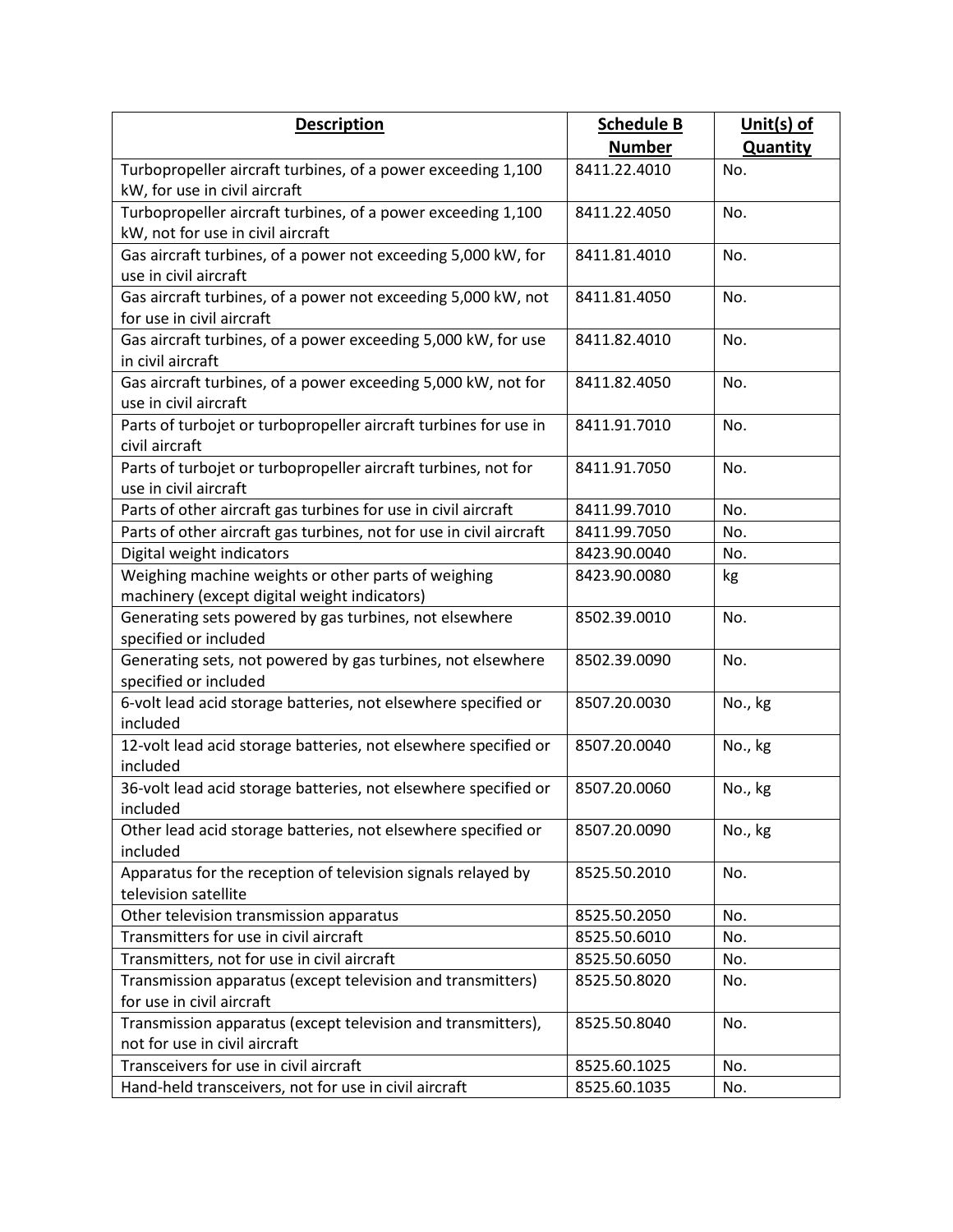| <b>Description</b>                                                                                                                                     | <b>Schedule B</b> | Unit $(s)$ of   |
|--------------------------------------------------------------------------------------------------------------------------------------------------------|-------------------|-----------------|
|                                                                                                                                                        | <b>Number</b>     | <b>Quantity</b> |
| Transceivers, not for use in civil aircraft, not elsewhere                                                                                             | 8525.60.1055      | No.             |
| specified or included                                                                                                                                  |                   |                 |
| Color television cameras                                                                                                                               | 8525.89.2500      | No.             |
| Television cameras, other than color                                                                                                                   | 8525.89.3500      | No.             |
| 8 mm camcorders                                                                                                                                        | 8525.89.5010      | No.             |
| Camcorders, not 8 mm                                                                                                                                   | 8525.89.5020      | No.             |
| Radar apparatus for use in civil aircraft                                                                                                              | 8526.10.0010      | No.             |
| Radar apparatus, not for use in civil aircraft (except apparatus                                                                                       | 8526.10.0070      | No.             |
| designed for boat or ship installation)                                                                                                                |                   |                 |
| Radio navigational aid apparatus for use in civil aircraft                                                                                             | 8526.91.0010      | No.             |
| Radio navigational aid apparatus, reception type only, not for<br>use in civil aircraft                                                                | 8526.91.0030      | No.             |
| Radio navigational aid apparatus, not elsewhere specified or<br>included, not for use in civil aircraft                                                | 8526.91.0070      | No.             |
| Radio-broadcast receivers for use in civil aircraft                                                                                                    | 8527.99.3005      | No.             |
| Radio-broadcast receivers, not for use in civil aircraft                                                                                               | 8527.99.3060      | No.             |
| Motor control centers for a voltage not exceeding 1,000 V                                                                                              | 8537.10.6000      | No.             |
| Switchgear assemblies and switchboards for a voltage not<br>exceeding 1,000 V                                                                          | 8537.10.9020      | No.             |
| Numerical controls for controlling machine tools for a voltage<br>not exceeding 1,000 V                                                                | 8537.10.9030      | No.             |
| Panel boards and distribution boards for a voltage not<br>exceeding 1,000 V                                                                            | 8537.10.9050      | No.             |
| Programmable controllers for a voltage not exceeding 1,000 V                                                                                           | 8537.10.9060      | No.             |
| Other boards, panels, consoles, desks, cabinets and similar                                                                                            | 8537.10.9090      | No.             |
| goods and equipment with two or more apparatus of heading                                                                                              |                   |                 |
| 8535 or 8536, for electric control or the distribution of                                                                                              |                   |                 |
| electricity, for a voltage not exceeding 1,000 V, not elsewhere                                                                                        |                   |                 |
| specified or included                                                                                                                                  | 8538.90.7020      | No.             |
| Parts of automatic circuit breakers for goods of heading 8535,<br>8536 or 8537                                                                         |                   |                 |
| Metal contacts for goods of heading 8535, 8536 or 8537                                                                                                 | 8538.90.7040      | kg              |
| Other parts of switchgear, switchboards, panel boards and<br>distribution boards of heading 8535, 8536 or 8537, not<br>elsewhere specified or included | 8538.90.7060      | No.             |
| Other parts suitable for use solely or principally with the                                                                                            | 8538.90.7080      | No.             |
| apparatus of heading 8535, 8536 or 8537, not elsewhere<br>specified or included                                                                        |                   |                 |
| Parts of physical vapor deposition apparatus of subheading<br>8543.70                                                                                  | 8543.90.1100      | No.             |
| Parts of particle accelerators                                                                                                                         | 8543.90.8040      | No.             |
| Parts of electrical machines and apparatus, not elsewhere<br>specified or included                                                                     | 8543.90.9000      | No.             |
| New tractors suitable for agricultural use, of an engine power<br>not exceeding 18 kW                                                                  | 8701.91.1010      | No.             |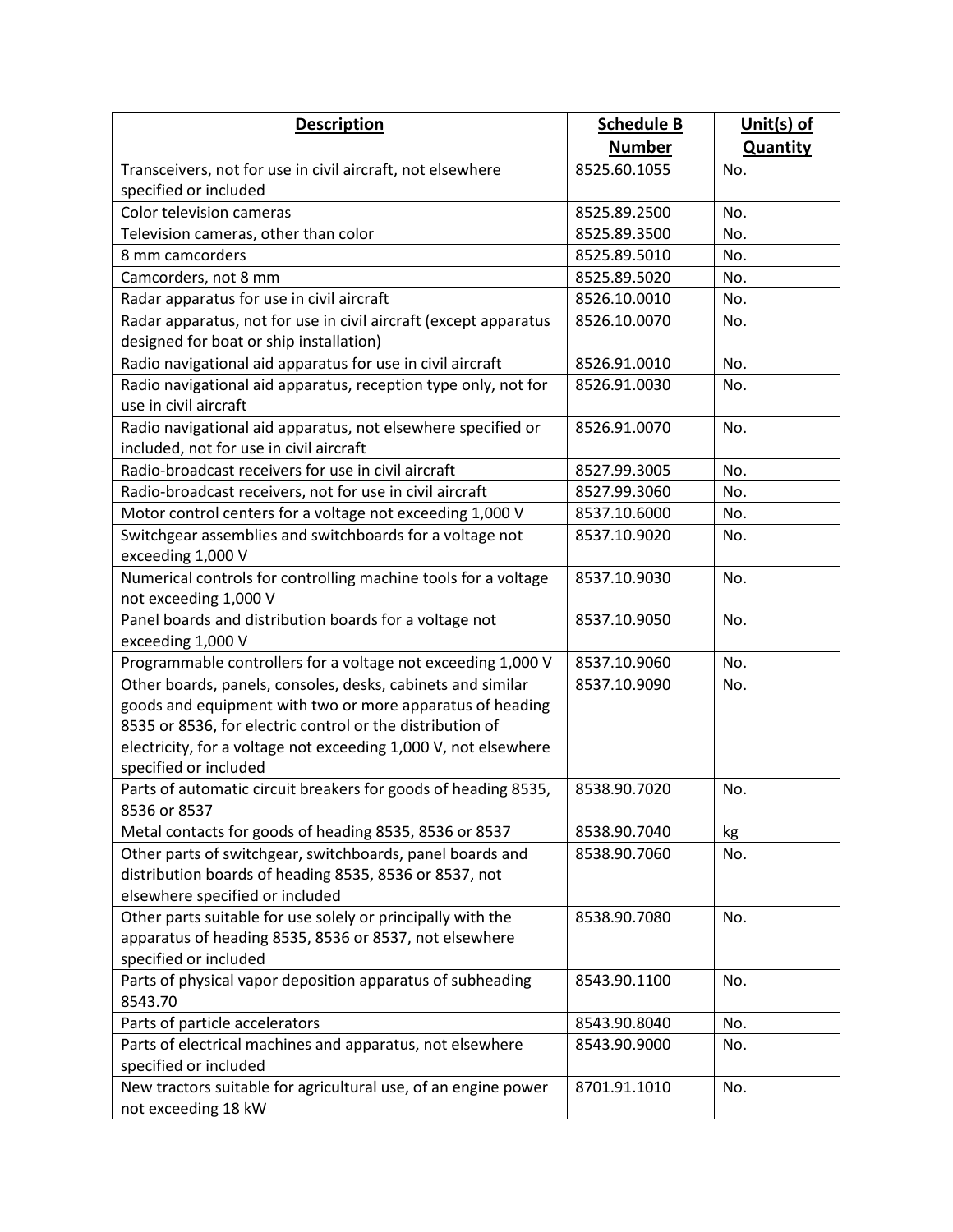| <b>Description</b>                                                              | <b>Schedule B</b> | Unit(s) of      |
|---------------------------------------------------------------------------------|-------------------|-----------------|
|                                                                                 | <b>Number</b>     | <b>Quantity</b> |
| Used tractors suitable for agricultural use, of an engine power                 | 8701.91.1090      | No.             |
| not exceeding 18 kW                                                             |                   |                 |
| New tractors suitable for agricultural use, of an engine power                  | 8701.92.1010      | No.             |
| exceeding 18 kW but not exceeding 37 kW                                         |                   |                 |
| Used tractors suitable for agricultural use, of an engine power                 | 8701.92.1090      | No.             |
| exceeding 18 kW but not exceeding 37 kW                                         |                   |                 |
| New tractors suitable for agricultural use, of an engine power                  | 8701.93.1010      | No.             |
| exceeding 37 kW but not exceeding 75 kW                                         |                   |                 |
| Used tractors suitable for agricultural use, of an engine power                 | 8701.93.1090      | No.             |
| exceeding 37 kW but not exceeding 75 kW                                         |                   |                 |
| New tractors suitable for agricultural use, of an engine power                  | 8701.94.1010      | No.             |
| exceeding 75 kW but not exceeding 130 kW                                        |                   |                 |
| Used tractors suitable for agricultural use, of an engine power                 | 8701.94.1090      | No.             |
| exceeding 75 kW but not exceeding 130 kW                                        |                   |                 |
| New tractors suitable for agricultural use, of an engine power                  | 8701.95.1010      | No.             |
| exceeding 130 kW                                                                |                   |                 |
| Used tractors suitable for agricultural use, of an engine power                 | 8701.95.1090      | No.             |
| exceeding 130 kW<br>Direction finding compasses, optical instruments for use in |                   |                 |
| civil aircraft                                                                  | 9014.10.1040      | No.             |
| Direction finding compasses, optical instruments, not for use                   | 9014.10.1080      | No.             |
| in civil aircraft                                                               |                   |                 |
| Gyroscopic compasses, other than electrical, for use in civil                   | 9014.10.6040      | No.             |
| aircraft                                                                        |                   |                 |
| Gyroscopic compasses, other than electrical, not for use in civil               | 9014.10.6080      | No.             |
| aircraft                                                                        |                   |                 |
| Gyroscopic compasses, electrical, for use in civil aircraft                     | 9014.10.7040      | No.             |
| Gyroscopic compasses, electrical, not for use in civil aircraft                 | 9014.10.7080      | No.             |
| Other direction finding compasses for use in civil aircraft                     | 9014.10.9040      | No.             |
| Other direction finding compasses, not for use in civil aircraft                | 9014.10.9080      | No.             |
| Instruments and apparatus for measuring or checking voltage,                    | 9030.33.0040      | No.             |
| current or resistance, without a recording device                               |                   |                 |
| Instruments and apparatus for measuring or checking power,                      | 9030.33.0080      | No.             |
| without a recording device                                                      |                   |                 |
| Parts and accessories for articles of subheading 9030.10                        | 9030.90.4000      | kg              |
| Parts and accessories of articles of subheading 9030.20                         | 9030.90.8010      | kg              |
| Parts and accessories of articles of subheading 9030.31                         | 9030.90.8020      | kg              |
| Parts and accessories of articles of subheading 9030.39                         | 9030.90.8030      | kg              |
| Parts and accessories of articles of subheading 9030.40                         | 9030.90.8040      | kg              |
| Parts and accessories of articles of subheading 9030.82 or                      | 9030.90.8050      | kg              |
| 9030.84                                                                         |                   |                 |
| Other parts and accessories of articles of heading 9030, not                    | 9030.90.8060      | kg              |
| elsewhere specified or included                                                 |                   |                 |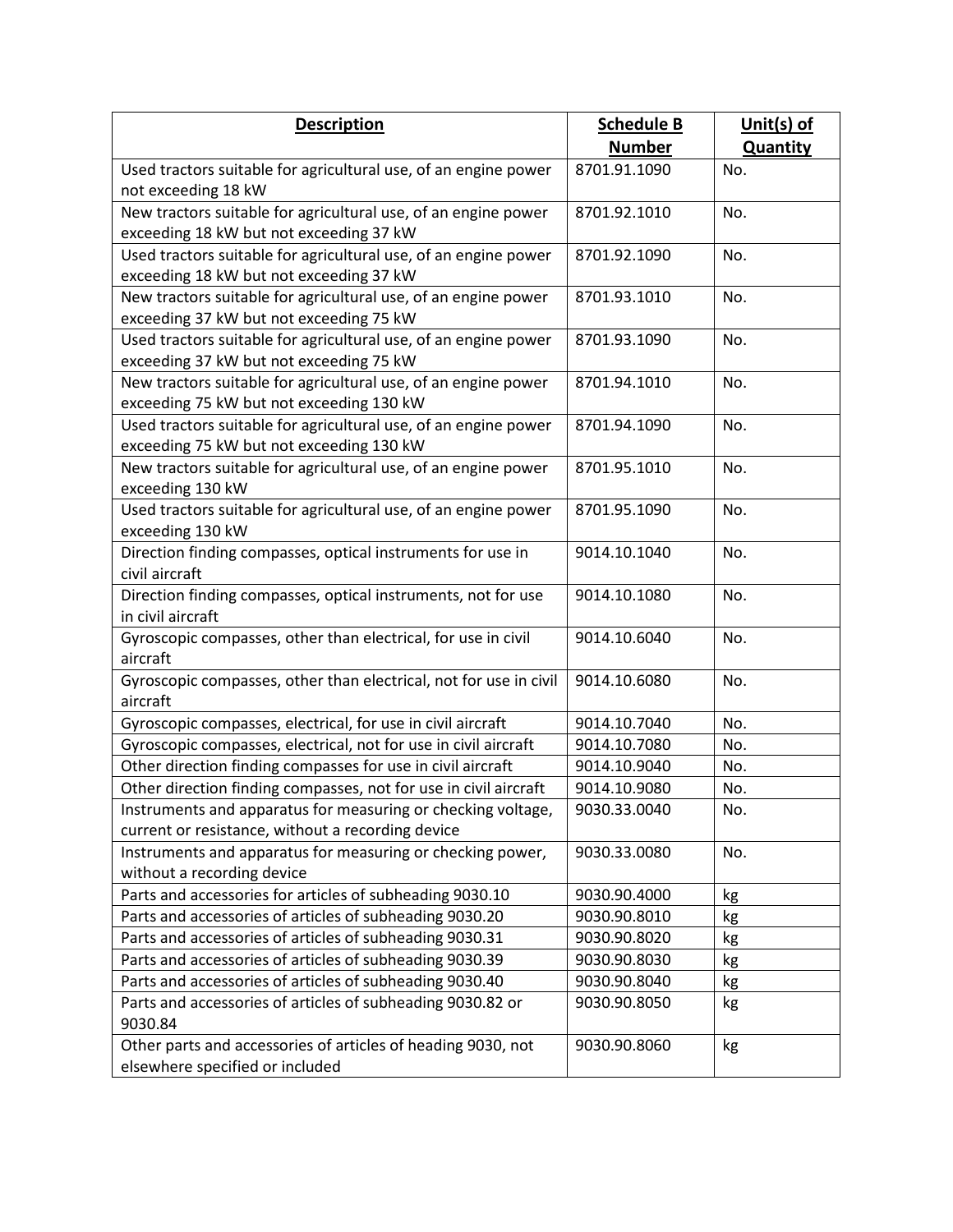| <b>Description</b>                                            | <b>Schedule B</b> | Unit $(s)$ of |
|---------------------------------------------------------------|-------------------|---------------|
|                                                               | <b>Number</b>     | Quantity      |
| Sound suppressors, silencers, mufflers and similar devices of | 9305.20.9100      | No.           |
| shotguns or rifles of heading 9303                            |                   |               |
| Other parts and accessories of shotguns and rifles of heading | 9305.20.9500      | kg            |
| 9303, not elsewhere specified or included                     |                   |               |
| Sound suppressors, silencers, mufflers and similar devices of | 9305.91.3020      | No.           |
| military weapons of heading 9301                              |                   |               |
| Other parts and accessories of military weapons of heading    | 9305.91.3040      | kg            |
| 9301, not elsewhere specified or included                     |                   |               |
| Numismatic (collectors') coins of gold (gold content)         | 9705.31.0030      | Au g          |
| Other numismatic (collectors') coins                          | 9705.31.0060      | g             |

## **Chapter 98--Special Classification Provisions**

## **Exports of Articles Previously Imported for Repair or Alterations; Instruments of International Traffic; Articles Donated for Relief or Charity, Not Elsewhere Specified or Included; Military Wearing Apparel; Military Equipment Not Identified By Kind**

## Statistical Notes

- 1. For the purpose of Schedule B number 9801.10.0000, the value of repairs or alterations made in the United States shall be:
	- (a) Reported only for articles previously imported for repairs or alterations.
	- (b) The total cost of the repair or alteration (including parts and labor); or
	- (c) If no charge is made, the value to the exporter of such repair or alteration.
- 2. Shipping containers leaving the United States strictly as instruments of international traffic (i.e., in their capacity as carriers of merchandise), and not for sale or transfer of ownership, are not considered to be exported; therefore, such containers are not required to be reported on the Shipper's Export Declaration. However, they may be:
	- (a) Reported (if for any reason the exporter wishes to record their movement) under Schedule B number 9801.20.0000, whether loaded or empty; and
	- (b) The value reported for such instruments of international traffic shall exclude the value of the contents (if any) of such containers.
- 3. This chapter does not cover:
	- (a) Articles exported after having been imported temporarily under bond for processing (importations under statistical reporting number 9813.00.0520).
	- (b) Those food products donated for relief or charity provided for in chapter 1 through 16 when shipped individually in bulk.